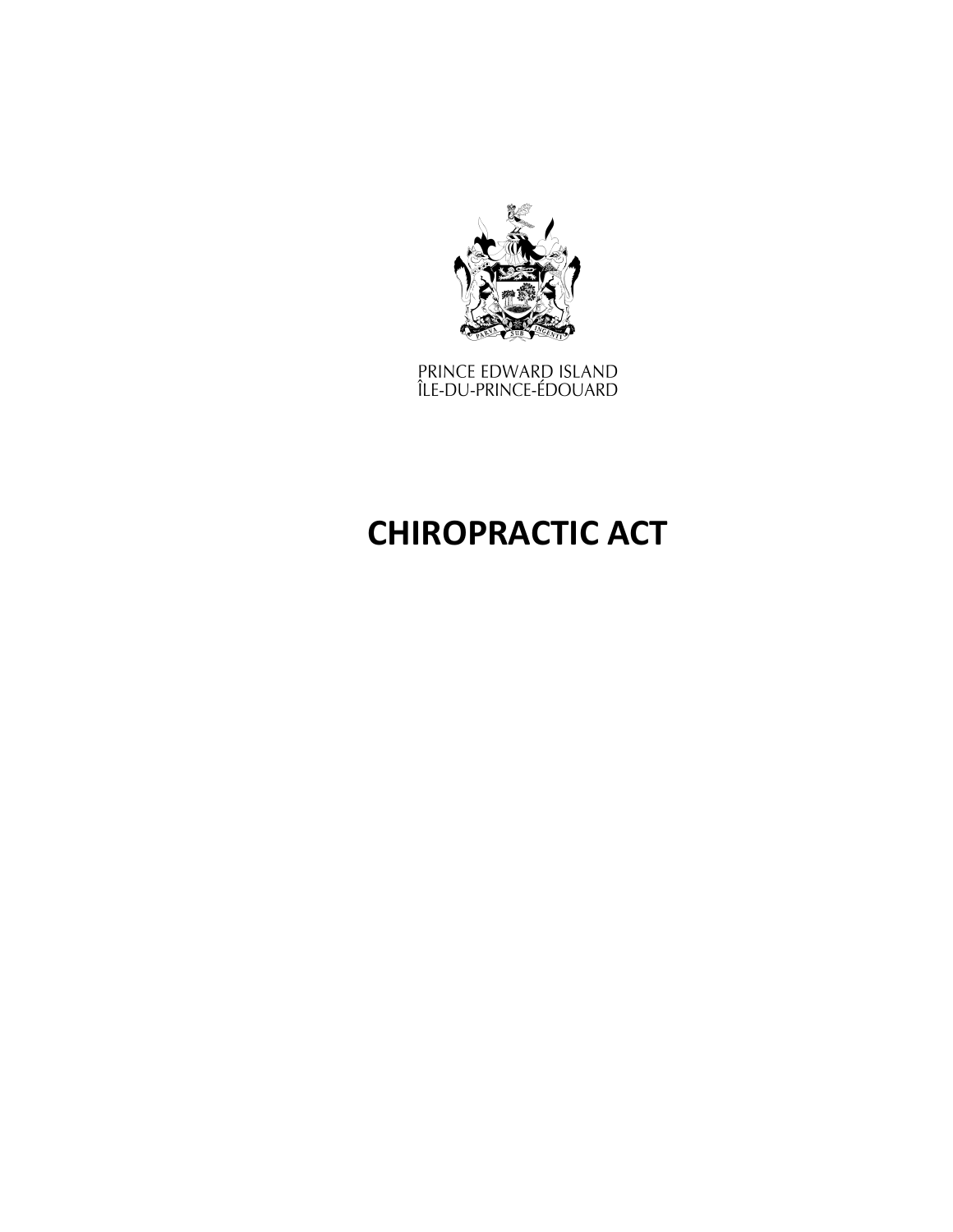### **PLEASE NOTE**

This document, prepared by the *[Legislative](http://www.gov.pe.ca/jps/index.php3?number=1027247) Counsel Office*, is an office consolidation of this Act, current to January 1, 2009. It is intended for information and reference purposes only.

This document is *not* the official version of the Act. The Act and the amendments as printed under the authority of the Queen's Printer for the province should be consulted to determine the authoritative statement of the law.

For more information concerning the history of this Act, please see the *[Table of Public Acts](https://www.princeedwardisland.ca/sites/default/files/publications/leg_table_acts.pdf)* on the Prince Edward Island Government web site (www.princeedwardisland.ca).

If you find any errors or omissions in this consolidation, please contact:

*Legislative Counsel Office Tel: (902) 368-4292 Email: legislation@gov.pe.ca*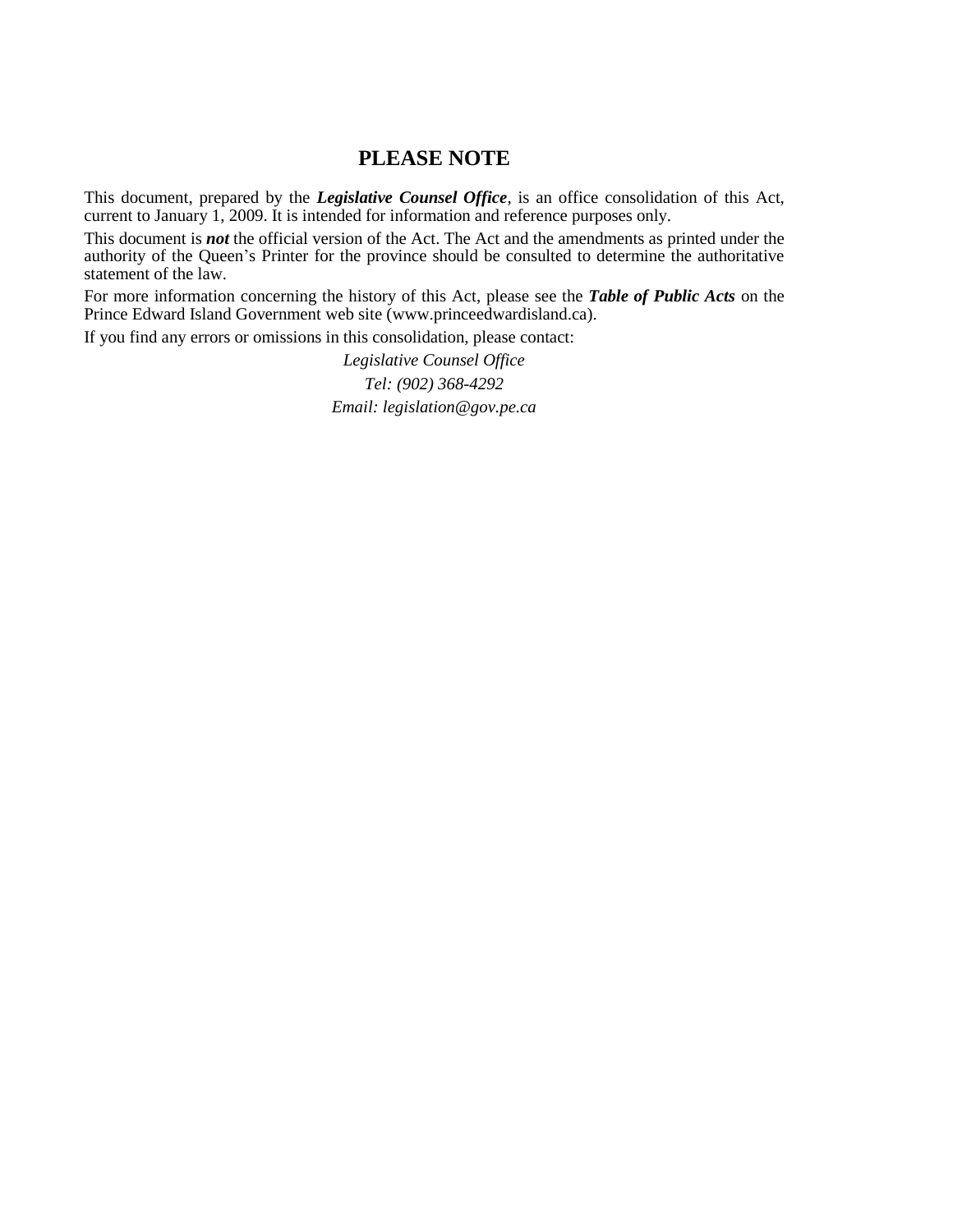

## **CHIROPRACTIC ACT**

## **Table of Contents**

| <b>INTERPRETATION AND APPLICATION</b><br>5<br>6<br><b>THE ASSOCIATION</b><br>$\overline{7}$<br>THE COUNCIL<br><b>REGISTRATION AND LICENCE</b><br>8<br><u> 1989 - Johann Stoff, deutscher Stoffen und der Stoffen und der Stoffen und der Stoffen und der Stoffen und der</u><br>10<br><b>DISCIPLINE</b><br><b>GENERAL</b><br>12<br>20. | Section       | Page |
|----------------------------------------------------------------------------------------------------------------------------------------------------------------------------------------------------------------------------------------------------------------------------------------------------------------------------------------|---------------|------|
|                                                                                                                                                                                                                                                                                                                                        |               |      |
|                                                                                                                                                                                                                                                                                                                                        | 1.            |      |
|                                                                                                                                                                                                                                                                                                                                        | 2.            |      |
|                                                                                                                                                                                                                                                                                                                                        |               |      |
|                                                                                                                                                                                                                                                                                                                                        | $\mathcal{E}$ |      |
|                                                                                                                                                                                                                                                                                                                                        | 4.            |      |
|                                                                                                                                                                                                                                                                                                                                        |               |      |
|                                                                                                                                                                                                                                                                                                                                        | 5.            |      |
|                                                                                                                                                                                                                                                                                                                                        | б.            |      |
|                                                                                                                                                                                                                                                                                                                                        | 7.            |      |
|                                                                                                                                                                                                                                                                                                                                        | 8.            |      |
|                                                                                                                                                                                                                                                                                                                                        |               |      |
|                                                                                                                                                                                                                                                                                                                                        | 9.            |      |
|                                                                                                                                                                                                                                                                                                                                        | 10.           |      |
|                                                                                                                                                                                                                                                                                                                                        | 11.           |      |
|                                                                                                                                                                                                                                                                                                                                        | 12.           |      |
|                                                                                                                                                                                                                                                                                                                                        |               |      |
|                                                                                                                                                                                                                                                                                                                                        | 13.           |      |
|                                                                                                                                                                                                                                                                                                                                        | 14.           |      |
|                                                                                                                                                                                                                                                                                                                                        |               |      |
|                                                                                                                                                                                                                                                                                                                                        | 15.           |      |
|                                                                                                                                                                                                                                                                                                                                        | 16.           |      |
|                                                                                                                                                                                                                                                                                                                                        | 17.           |      |
|                                                                                                                                                                                                                                                                                                                                        | 18.           |      |
|                                                                                                                                                                                                                                                                                                                                        | 19.           |      |
|                                                                                                                                                                                                                                                                                                                                        |               |      |
|                                                                                                                                                                                                                                                                                                                                        | 21.           |      |
|                                                                                                                                                                                                                                                                                                                                        | 22.           |      |
|                                                                                                                                                                                                                                                                                                                                        | 23.           |      |
|                                                                                                                                                                                                                                                                                                                                        | 24.           |      |
|                                                                                                                                                                                                                                                                                                                                        | 25.           |      |

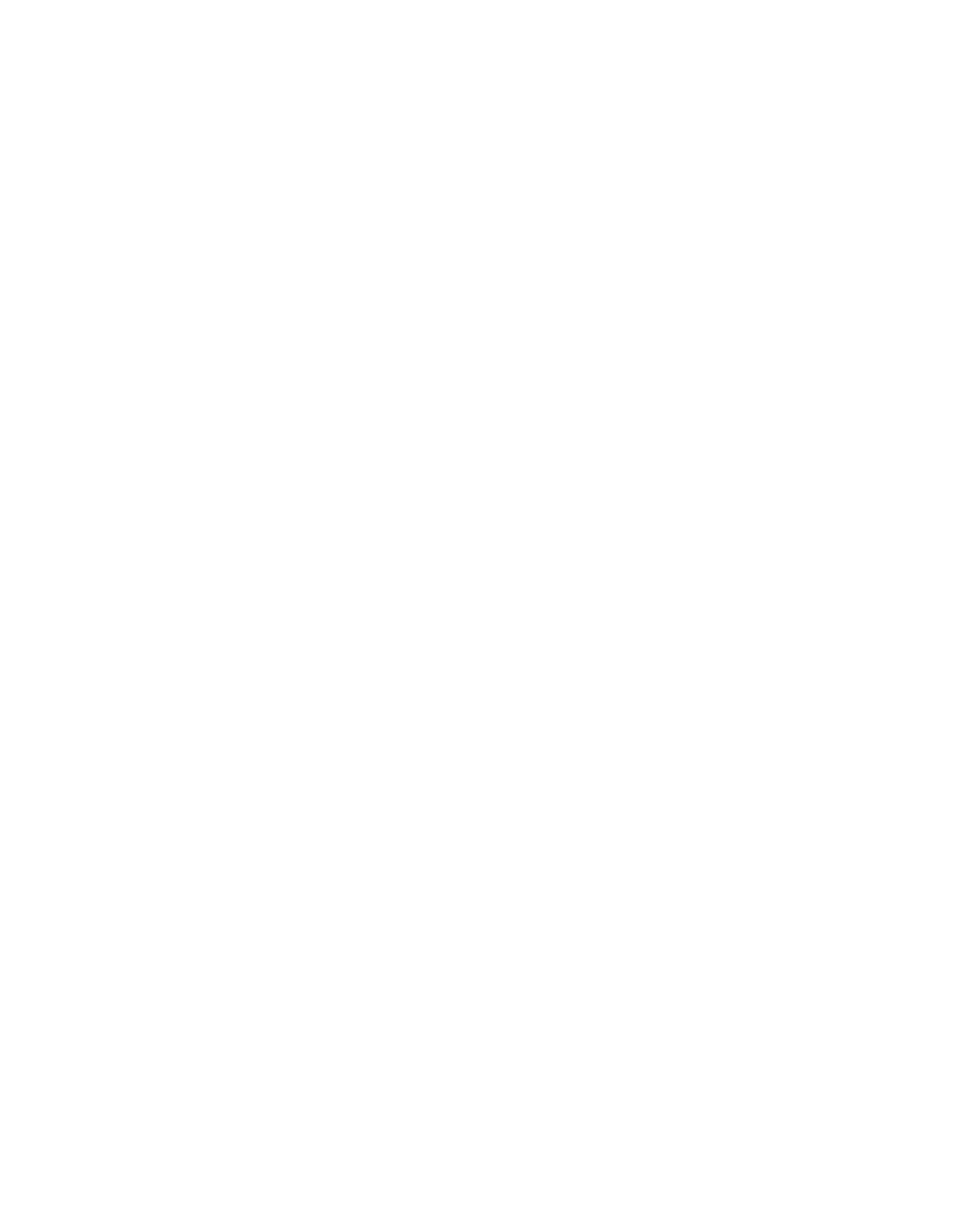

**CHIROPRACTIC ACT CHAPTER C-7.1**

## **INTERPRETATION AND APPLICATION**

#### <span id="page-4-1"></span><span id="page-4-0"></span>**1. Definitions**

In this Act

- (a) "**Association**" means the Prince Edward Island Chiropractic Association continued by this Act;
- (b) "**Board**" means the Board of Directors constituted under the former Act;
- (c) "**bylaws**" means the bylaws made under section 22;
- (d) "**chiropractor**" means a person registered under this Act and holding a licence to practise chiropractic;
- (e) "**Council**" means the Council of the Prince Edward Island Chiropractic Association established under subsection 5(1);
- (f) "**former Act**" means the *Chiropractic Act* R.S.P.E.I. 1988, Cap. C-7;
- (g) "**licence**" means a licence to practise chiropractic issued under section 9 and includes a conditional licence issued under section 10;
- (h) "**member**" means, unless the context indicates otherwise, a member of the Association;
- (i) "**Minister**" means the Minister designated by the Lieutenant Governor in Council to administer this Act;
- (j) "**practice of chiropractic**" means the provision of any professional service usually performed by a chiropractor, and includes the prevention, diagnosis, and treatment of biomechanical disorders of the neuromusculoskeletal system by methods that include the use of
	- (i) imaging, laboratory and clinical diagnostic procedures,
	- (ii) joint manipulation or other manual therapies, and
	- (iii) exercise and patient education;
- (k) "**prescribed**" means prescribed by bylaw;
- (l) "**Register**" means the Register referred to in subsection 7(2);
- (m) "**Registrar**" means the Registrar appointed under subsection 7(1). *2003,c.32,s.1.*

#### <span id="page-4-2"></span>**2. Application**

- (1) Nothing in this Act applies to or affects
	- (a) the practice of any profession or occupation by any person practising it under the authority of an Act of the Legislature;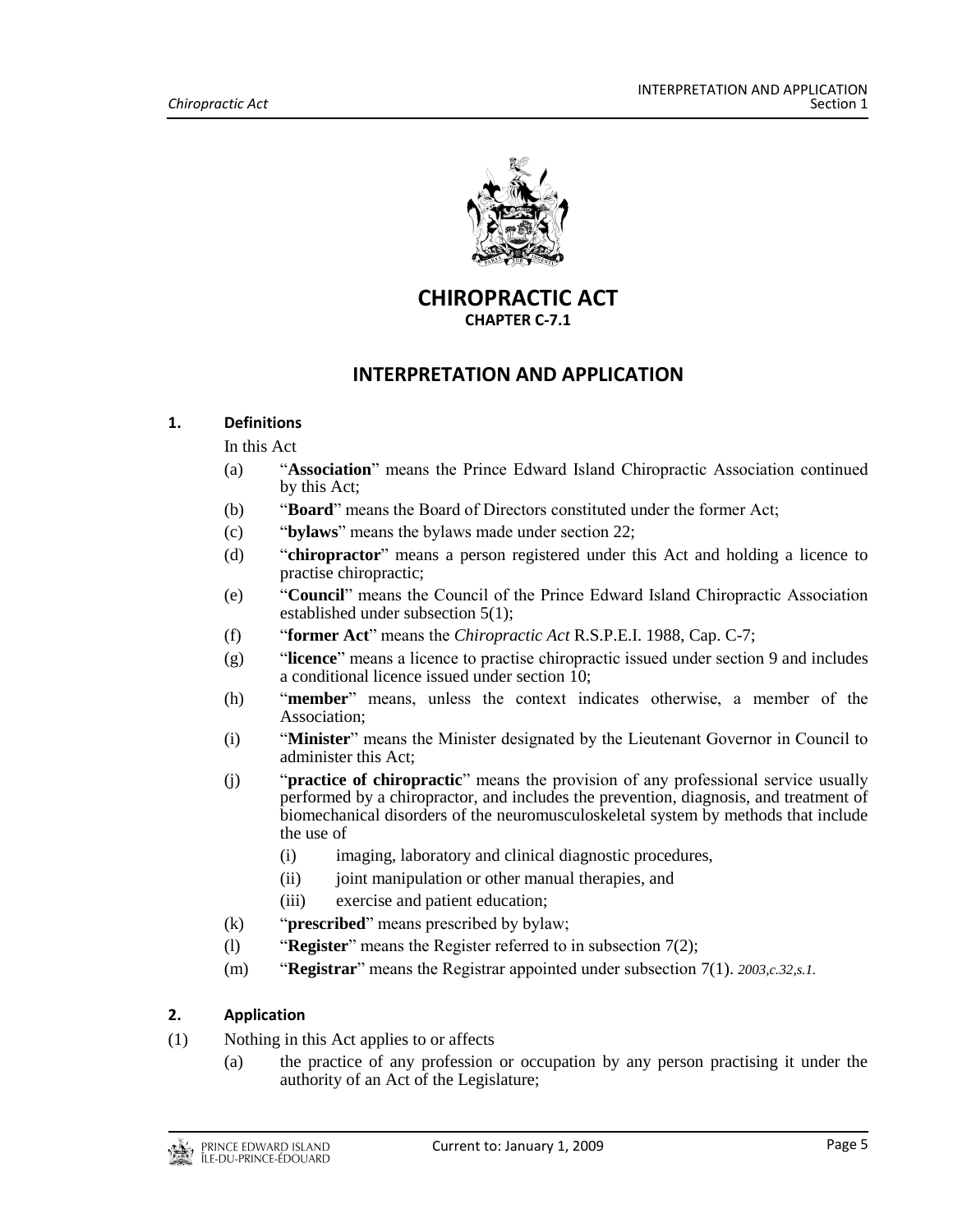- (b) the practice of osteopathy; or
- (c) the provision of first aid or temporary assistance in the case of an emergency, if that first aid or temporary assistance is given without hire, gain or hope of reward.

#### **Prescription of drugs, practice of medicine not authorized**

- (2) Nothing in this Act authorizes any person to
	- (a) prescribe or administer drugs for internal or external use by any person;
	- (b) direct or prescribe the use of anaesthetic for any purpose whatsoever; or
	- (c) practise medicine, surgery or midwifery or to use any method other than chiropractic in providing services to clients. *2003,c.32,s.2.*

## **THE ASSOCIATION**

#### <span id="page-5-1"></span><span id="page-5-0"></span>**3. Continuation**

- (1) The Prince Edward Island Chiropractic Association is continued as a body corporate and shall be composed of every person
	- (a) who, immediately before the date this Act comes into force, is a member of the Association; or
	- (b) who holds a licence under this Act,

unless the person subsequently ceases to hold a licence.

#### **Deemed to hold licence**

(2) For greater certainty, on the date this section comes into force, a person referred to in clause (1)(a) is deemed to be registered, and to hold a licence, until December 31, 2003, unless the person's license is sooner cancelled.

#### **Powers**

(3) The Association has the power of purchasing or otherwise acquiring, holding or alienating property both real and personal, and performing all such acts and things a body corporate generally can do and perform under the *Companies Act* R.S.P.E.I. 1988, Cap. C-14. *2003,c.32,s.3.*

#### <span id="page-5-2"></span>**4. Objects of Association**

The objects of the Association are

- (a) to protect the public from untrained and unqualified persons acting as chiropractors;
- (b) to foster public awareness of the profession;
- (c) to encourage members to interact professionally in the interests of themselves, their clients and the chiropractic profession;
- (d) to represent the members with respect to other provincial or national agencies;
- (e) to promote continuing education and encourage high standards of service; and
- (f) to pursue such other goals as the Association considers may advance the profession and further the interests of its members. *2003,c.32,s.4.*

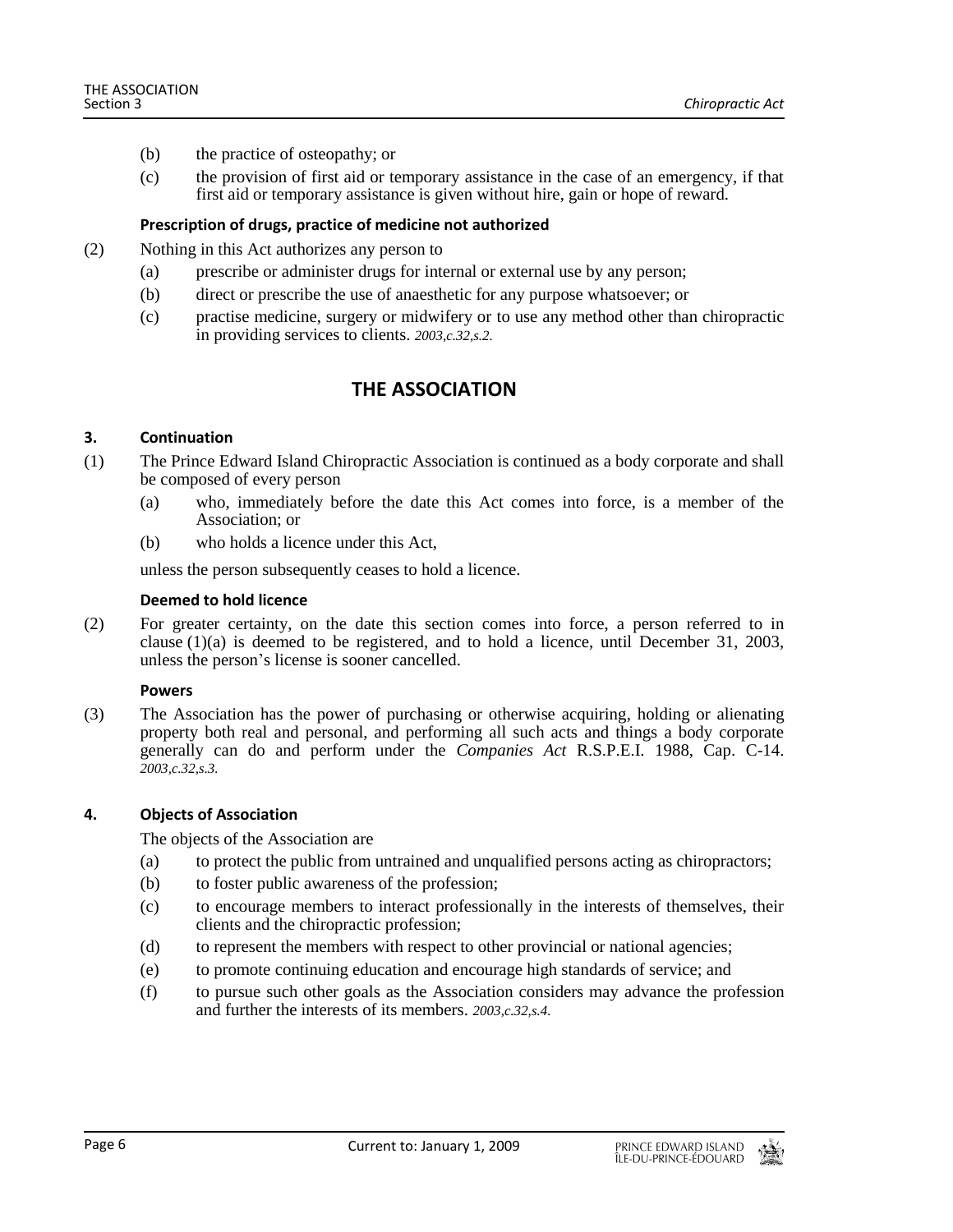## **THE COUNCIL**

#### <span id="page-6-1"></span><span id="page-6-0"></span>**5. Council**

(1) There is established a council to be known as the Council of the Prince Edward Island Chiropractic Association.

#### **Composition**

- (2) The Council shall be composed of three members nominated by the Association and appointed by the Minister, of whom
	- (a) two shall be members of the Association; and
	- (b) one shall be a layperson representing the interests of the general public.

#### **Term of office**

(3) A Council member shall be appointed for a two-year term.

#### *Re***-appointment**

(4) A Council member may be *re*-appointed.

#### **Executive officers**

(5) The Council shall elect one of its members referred to in clause  $(2)(a)$  as its chairperson and may appoint, from among its members, such other executive officers as it considers appropriate.

#### **Termination of membership**

- (6) A Council member shall cease to hold office on
	- (a) becoming physically or mentally incapacitated;
	- (b) being convicted of an indictable offence;
	- (c) resigning;
	- (d) ceasing to reside in the province;
	- (e) in the case of a chiropractor, ceasing to hold a licence;
	- (f) the Council determining, where the member has missed three consecutive meetings of the Council, that the Council member does not have, in its opinion, a reasonable excuse for his or her absence; or
	- (g) the unanimous determination of the other Council members that the member has committed an act which undermines the ability of the member to act credibly as a Council member.

#### **Completion of term**

(7) Where a Council member ceases to hold office before completing his or her term, the Minister may appoint a new Council member, nominated by the Association, who shall hold office for the unexpired portion of the original term. *2003,c.32,s.5.*

#### <span id="page-6-2"></span>**6. Objects of Council**

(1) The objects of the Council are to regulate the practice of chiropractors in the province, to promote standards and to safeguard the welfare of the public with regard to the services of chiropractors.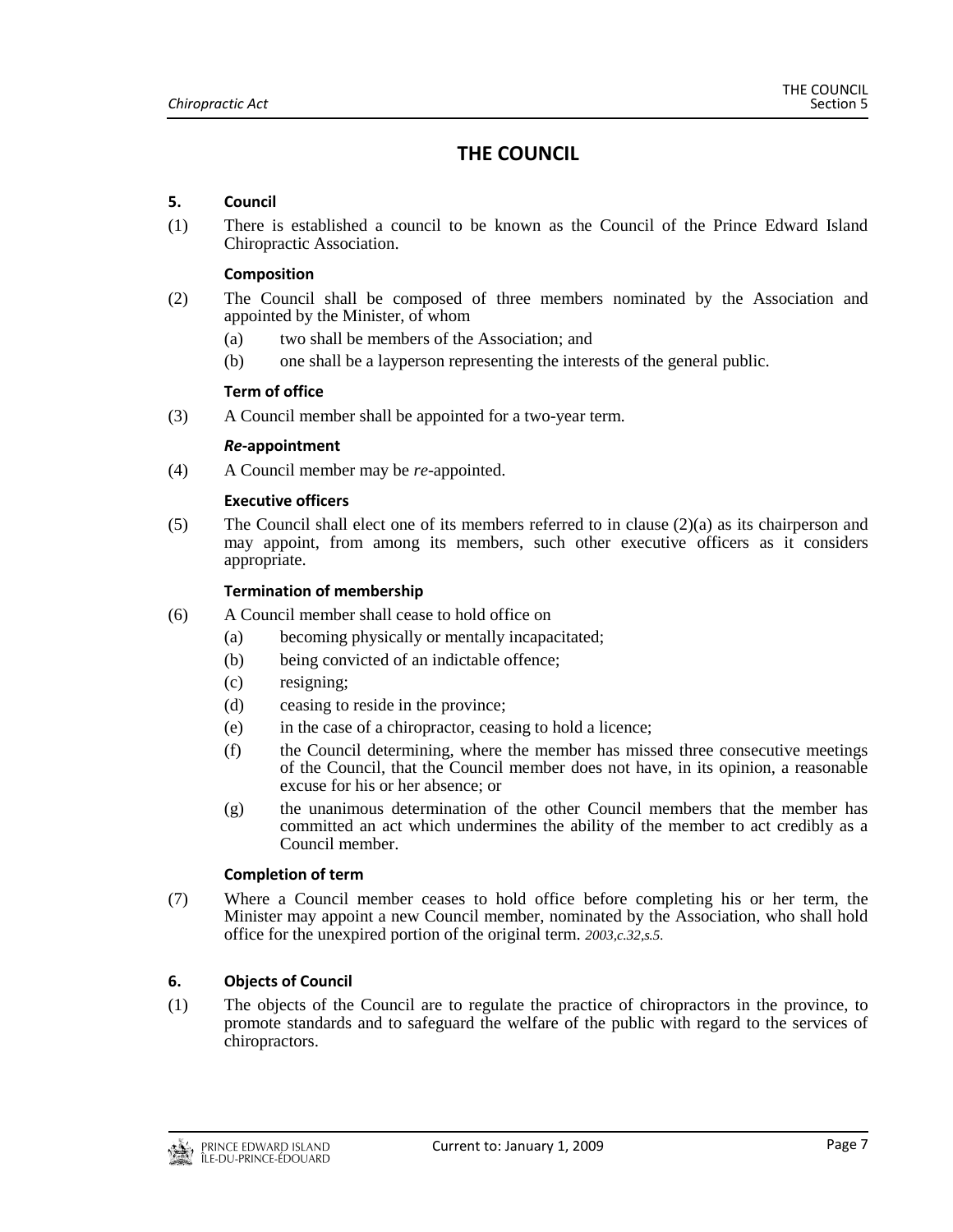#### **Functions of Council**

- (2) The functions of the Council are to
	- (a) establish initial and continuing educational, proficiency and other qualifications or requirements for licences;
	- (b) examine applicants and determine their entitlement to licences;
	- (c) approve applications for licences;
	- (d) establish, or adopt from another regulating body in another jurisdiction, professional ethical guidelines and standards of practice respecting the practice of chiropractic; and
	- (e) monitor adherence to established guidelines and standards, investigate complaints, and exercise disciplinary action or professional remediation, by revocation, restriction or suspension of a licence, by reprimand, retraining requirements, fine or other means. *2003,c.32,s.6.*

#### <span id="page-7-0"></span>**7. Registrar**

(1) The Council shall appoint a Registrar from among the members of the Council.

#### **Register**

(2) The Registrar shall keep a Register in which shall be entered the names of all persons who are licensed to practise under this Act, and such other information as the Council may direct.

#### **Removal of name from Register**

(3) The Registrar shall remove from the Register the names of any person whose licence is cancelled or whose license expires without renewal. *2003,c.32,s.7.*

#### <span id="page-7-2"></span><span id="page-7-1"></span>**8. Annual report**

The Council shall make an annual report to the Minister and to the Association concerning its general operation and the performance of its duties, and shall provide such information to the Minister as the Minister may request. *2003,c.32,s.8.*

## **REGISTRATION AND LICENCE**

#### <span id="page-7-3"></span>**9. Application for licence**

- (1) A person who wishes to be registered as a member and licensed to practise chiropractic shall
	- (a) apply to the Council, in a form approved by the Council;
	- (b) provide such proof of the matters referred to in subsection (2) as the Council may require; and
	- (c) pay the prescribed fee.

#### **Required qualifications**

- (2) The Council shall approve an application made in accordance with subsection (1) where the Council is satisfied that the applicant
	- (a) has either
		- (i) obtained a degree in chiropractic from an institution approved by the Council on Chiropractic Education (Canada), or

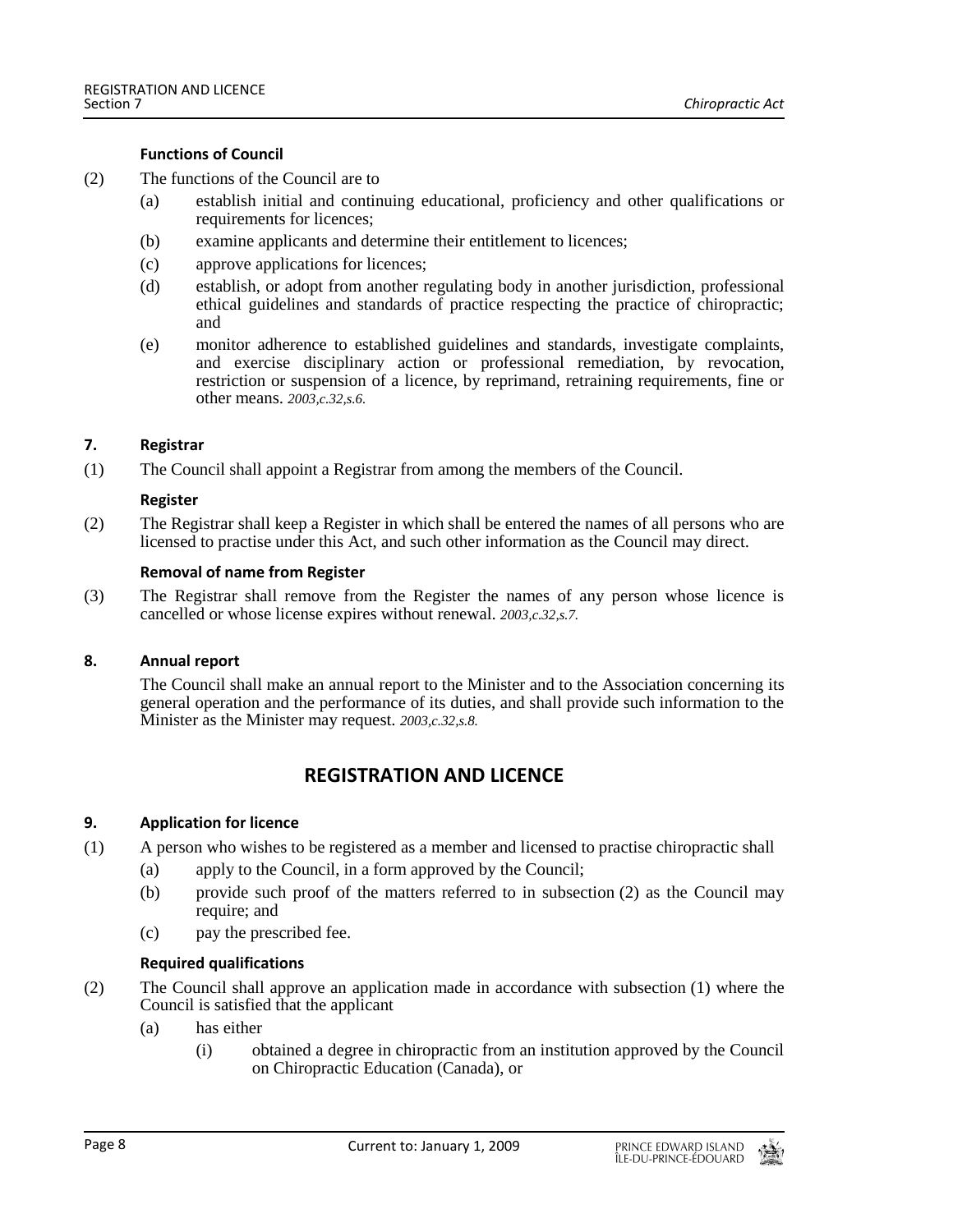- (ii) at another institution, successfully completed a course of study that the Council considers to be equivalent to that referred to in subclause (i);
- (b) is professionally competent as demonstrated by such examination as may be established and administered, adopted or accepted by the Council;
- (c) has knowledge of the professional ethical guidelines and standards of practice established or adopted by the Council under clause 6(2)(d);
- (d) has professional knowledge and skills that are current, as indicated by such requirements as may be prescribed respecting
	- (i) the recentness of the applicant's professional education,
	- (ii) the examination of the applicant,
	- (iii) the active practice of the applicant, or
	- (iv) the taking of a refresher program by the applicant;
- (e) has good standing under an existing licence or comparable authorization, if any; and
- (f) provides proof of liability insurance coverage in an amount that the Council considers consistent with nationally accepted standards for chiropractors. *2003,c.32,s.9.*

#### <span id="page-8-0"></span>**10. Registration and licence**

(1) The Registrar shall register and issue a licence to an applicant whose application is approved by the Council under subsection 9(2).

#### **Conditional licence**

- (2) Where an applicant fails to satisfy the Council that he or she has the qualifications required under subsection 9(2), the Council may, if it considers it appropriate to do so and if the applicant has paid the prescribed fee, direct the Registrar
	- (a) to issue to the applicant a conditional licence, subject to such terms and conditions as the Council considers appropriate; and
	- (b) to register the applicant and record the conditions respecting the member in the Register. *2003,c.32,s.10.*

#### <span id="page-8-1"></span>**11. Expiry of licence**

Unless a shorter term has been imposed by the Council or the license has been cancelled, a licence expires on December 31 next following the day on which the licence comes into effect. *2003,c.32,s.11.*

#### <span id="page-8-2"></span>**12. Renewal**

(1) A member may apply, on or before the date of expiry of his or her licence, to the Council for the renewal of the licence.

#### **Requirements**

- (2) The Council shall, on application pursuant to subsection (1) or (4), approve the renewal of a licence if
	- (a) the applicant provides evidence of having met the requirements for professional currency as may be prescribed;
	- (b) there is no evidence the applicant is in violation of this Act or the bylaws; and
	- (c) the applicant pays the prescribed licensing fee.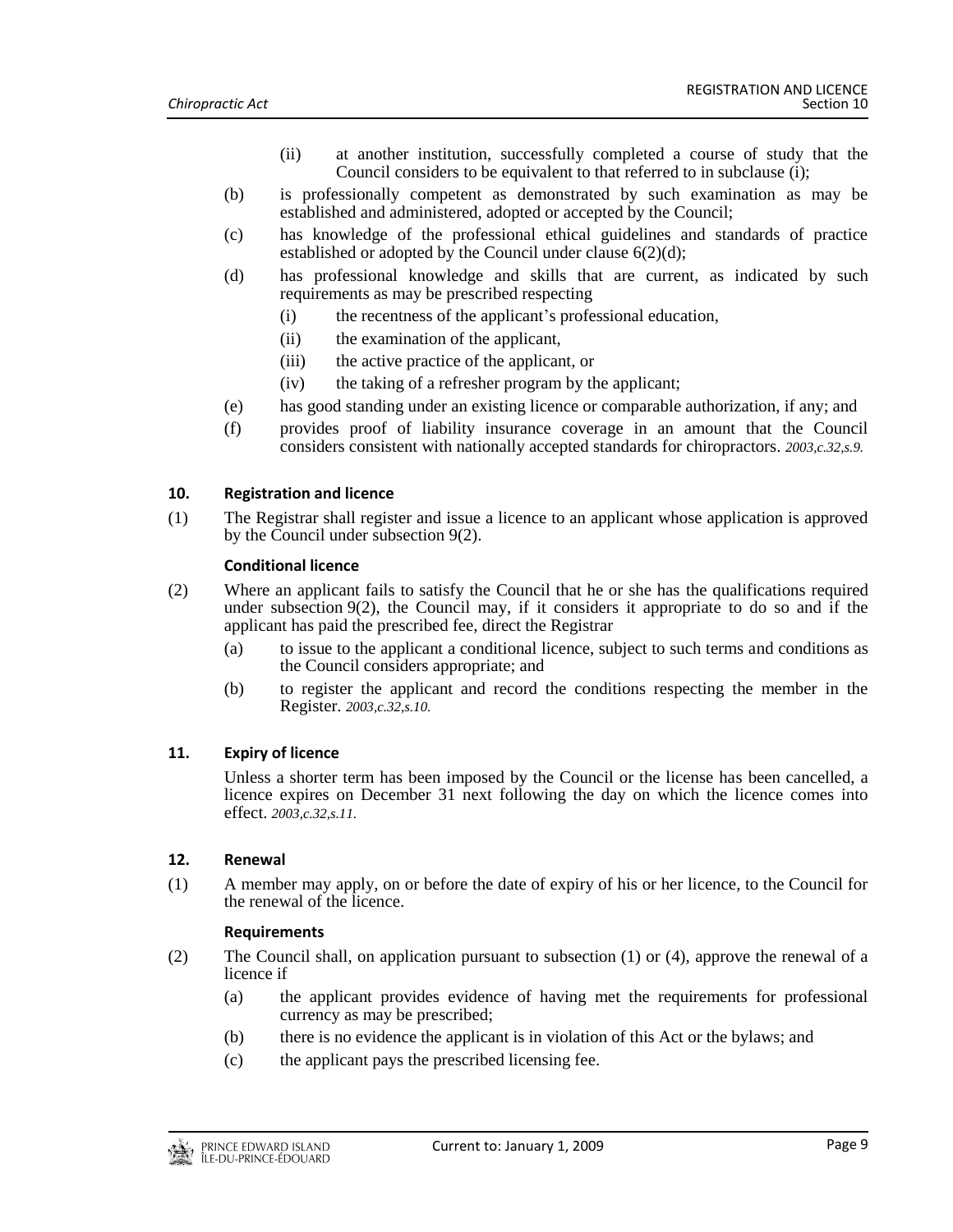#### **Expiry of membership**

(3) A chiropractor who fails to renew a licence on or before the date of its expiry, or to make special arrangements for an extension for deferred renewal that is acceptable to the Council, ceases to be registered as a member.

#### **Late renewal**

(4) A person whose registration has ceased under subsection (3) may apply to the Council for the renewal of his or her licence under subsection (2).

#### **Renewal of licence and registration**

- (5) Where the Council approves an application to renew a person's licence, the Registrar shall
	- (a) issue a licence to the applicant; and
	- (b) if the applicant is a person referred to in subsection (4), register the applicant.

#### **Application under section 9**

<span id="page-9-0"></span>(6) A person who was previously registered shall, after the expiry of a licence or an extension for deferred renewal, if any, under subsection (3), apply for a new licence in accordance with section 9. *2003,c.32,s.12*.

## **DISCIPLINE**

#### <span id="page-9-1"></span>**13. "affected person" defined**

(1) In this section and section 14, "**affected person**" means a chiropractor who is the subject of an investigation under subsection (2).

#### **Investigation**

- (2) Subject to subsection (3), where the Council
	- (a) has reason to believe that a chiropractor is
		- (i) in violation of this Act or the bylaws,
		- (ii) unfit to practise, and
		- (iii) guilty of conduct contrary to the public interest by reason of negligence, professional misconduct, mental or professional incompetence or other comparable failing which may harm a client; or
	- (b) has received a complaint,
		- (i) concerning a matter referred to in clause (a), and
		- (ii) which, in its opinion, is not frivilous or vexatious,

the Council shall appoint an investigator who shall investigate the matter and shall submit a report to the Council.

#### **Hearing**

- (3) The Council shall not appoint an investigator until it gives written notice of its intention to the affected person and such notice shall include
	- (a) a statement of the Council's concern or a copy of the complaint received, if any; and
	- (b) a statement of the affected person's right to a hearing of the matter and the right to be represented by counsel.

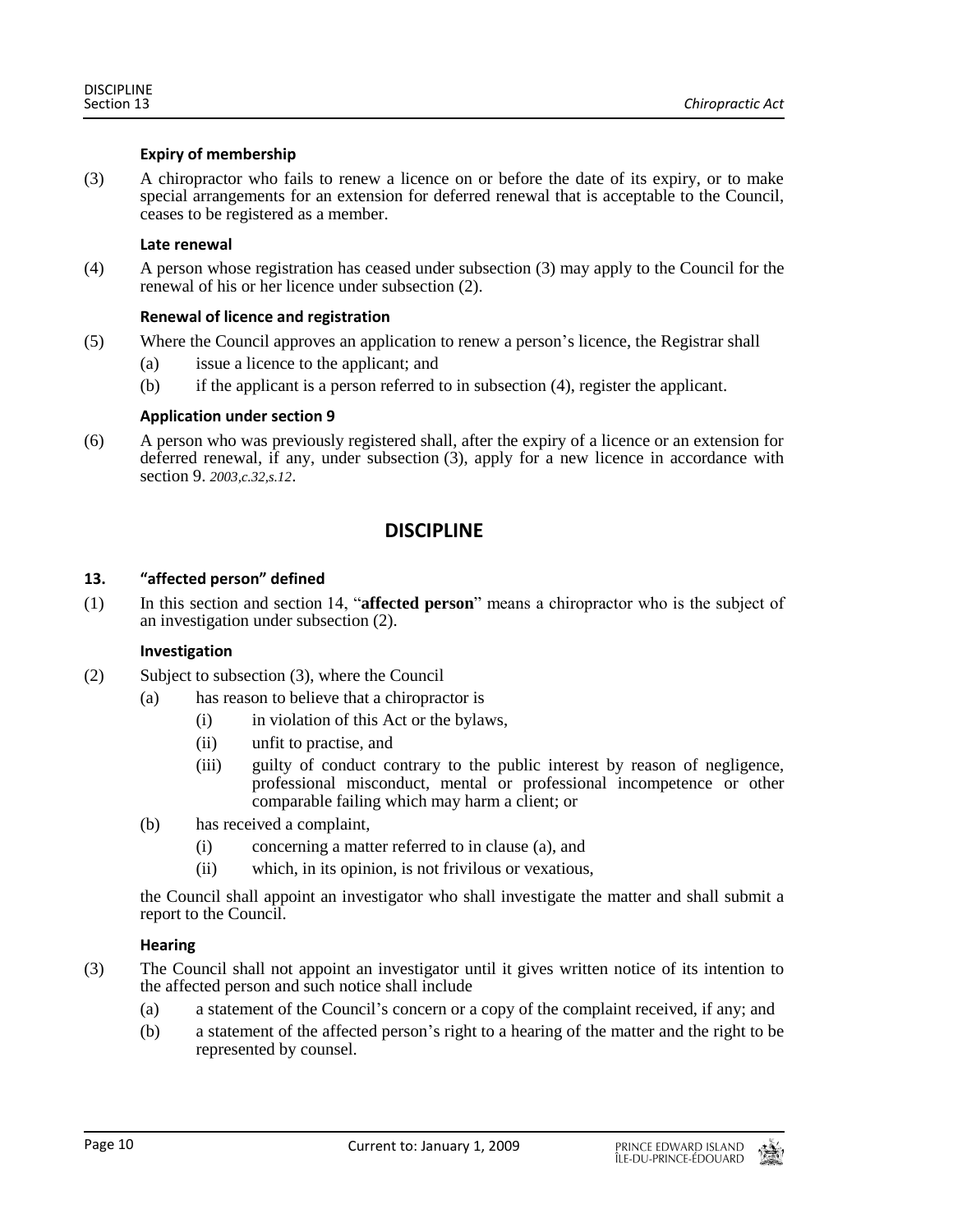#### *Idem*

(4) An investigator appointed under subsection (2) shall be a chiropractor authorized to practise under the laws of another Canadian jurisdiction.

#### **Discipline**

(5) Where the investigator finds that there may be enough evidence to support a finding that the affected person is in violation of this Act or the bylaws, is unfit to practise or is guilty of conduct referred to in clause  $(2)(c)$ , the Council shall hold a hearing on the matter.

#### **Right to be heard and to counsel**

(6) The affected person has the right to be heard and the right to counsel respecting a hearing under this section.

#### **Discipline**

- (7) Where, after a hearing, the Council determines that the chiropractor is in violation of this Act or the bylaws, is unfit to practise or is guilty of conduct referred to in clause  $(2)(c)$ , the Council, in accordance with the bylaws, may
	- (a) suspend or cancel the chiropractor's licence;
	- (b) impose conditions on the chiropractor's licence;
	- (c) publicly or privately reprimand the chiropractor;
	- (d) make public the facts of the case;
	- (e) require the chiropractor to take an educational or rehabilitative treatment program;
	- (f) require the chiropractor to pay the costs of the investigation and discipline; or
	- (g) impose any combination of the preceding measures or other such means as it may consider appropriate. *2003,c.32,s.13.*

#### <span id="page-10-0"></span>**14. Appeal**

(1) Where, under subsection 13(7), the Council suspends or cancels a licence, or imposes a condition on a licence, the affected person may appeal the suspension or cancellation of, or imposition of a condition on, the licence to the Supreme Court by filing a notice of appeal with the court and serving a notice on the Council within 30 days of receiving notification of the decision of the Council.

#### **Effective date**

- (2) A suspension or cancellation of, or imposition of a condition on, a licence shall take effect from the later of
	- (a) 30 days from the date on which the Council made its decision known to the affected person; or
	- (b) the date on which the appeal is dismissed or abandoned if an appeal was filed under subsection (1).

#### **Reinstatement**

(3) The Council may, on application, reinstate a cancelled licence or remove a suspension or condition if the applicant meets the requirements of section 9.

#### **Notice**

(4) Where, after a hearing, the Council has determined that the chiropractor has not violated this Act or the bylaws and the complainant is dissatisfied with the Council's decision, the complainant may appeal the decision to the Supreme Court by filing a notice of appeal with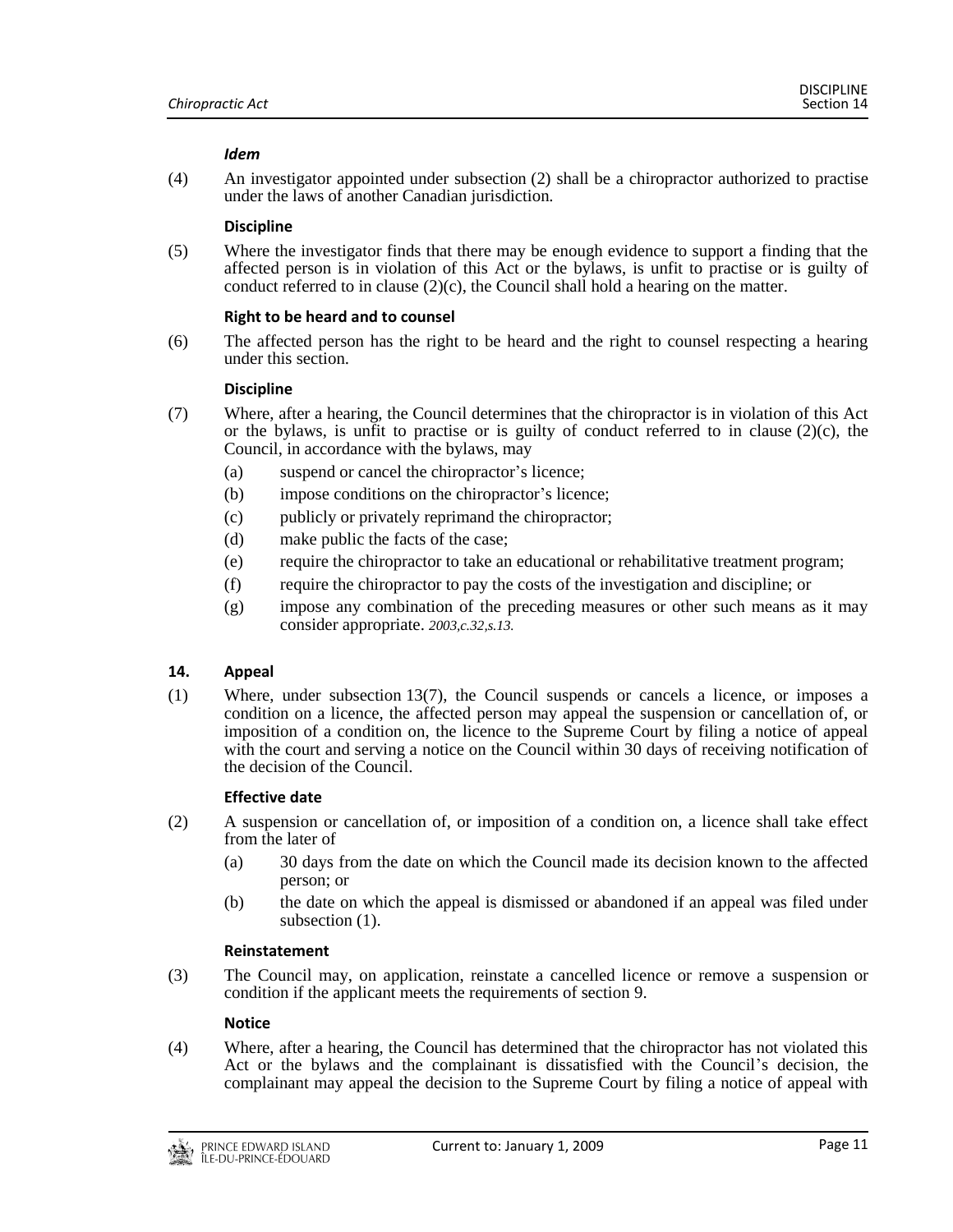<span id="page-11-0"></span>the court and serving a notice on the chiropractor and the Council within 30 days of receiving notification of the decision of the Council. *2003,c.32,s.14; 2008,c.20,s.72(12).*

## **GENERAL**

#### <span id="page-11-1"></span>**15. Prohibitions**

No person, other than a chiropractor, shall

- (a) call himself or herself a chiropractor or use such other similar designation as may be prescribed by the bylaws, or use any title, abbreviation or description implying or designed to lead the into believing that the person has a licence to practise chiropractic or is offering chiropractic services;
- (b) practise or attempt to practise chiropractic; or
- (c) offer any health care services in a manner implying or designed to lead the public into believing that the person holds a licence to practise chiropractic or is offering chiropractic services. *2003,c.32,s.15.*

#### <span id="page-11-2"></span>**16.** *Medical Act* **not applicable**

Nothing in the *Medical Act* R.S.P.E.I. 1988, Cap. M-5 prohibits any person registered under this Act from practising chiropractic. *2003,c.32,s.16.*

#### <span id="page-11-3"></span>**17. Offence**

A person who violates section 15 is guilty of an offence and is liable on summary conviction to a fine not exceeding \$5,000 for a first offence, and \$10,000 for a subsequent offence. *2003,c.32,s.17.*

#### <span id="page-11-4"></span>**18. Prosecution**

A prosecution for an offence under this Act must be brought within two years of the alleged commission of the offence. *2003,c.32,s.18.*

#### <span id="page-11-5"></span>**19. Liability of Council**

No action lies against the Council, its members or officers for anything done in good faith with respect to its functions under this Act or the bylaws. *2003,c.32,s.19.*

#### <span id="page-11-6"></span>**20. Chiropractor's liability**

The relationship of a chiropractor to a professional corporation, whether as a shareholder, director, officer or employee, does not affect, modify or diminish the liability of the chiropractor as a practitioner, nor the application to the chiropractor of the provisions of this Act, the bylaws and any other law applicable to the relationship between practitioner and client. *2003,c.32,s.20.*

#### <span id="page-11-7"></span>**21. Limitation of action**

No action against a member of the Association for negligence or malpractice in the practice of his or her profession shall be commenced except within two years from the day of the discovery of the cause of action. *2003,c.32,s.21.*

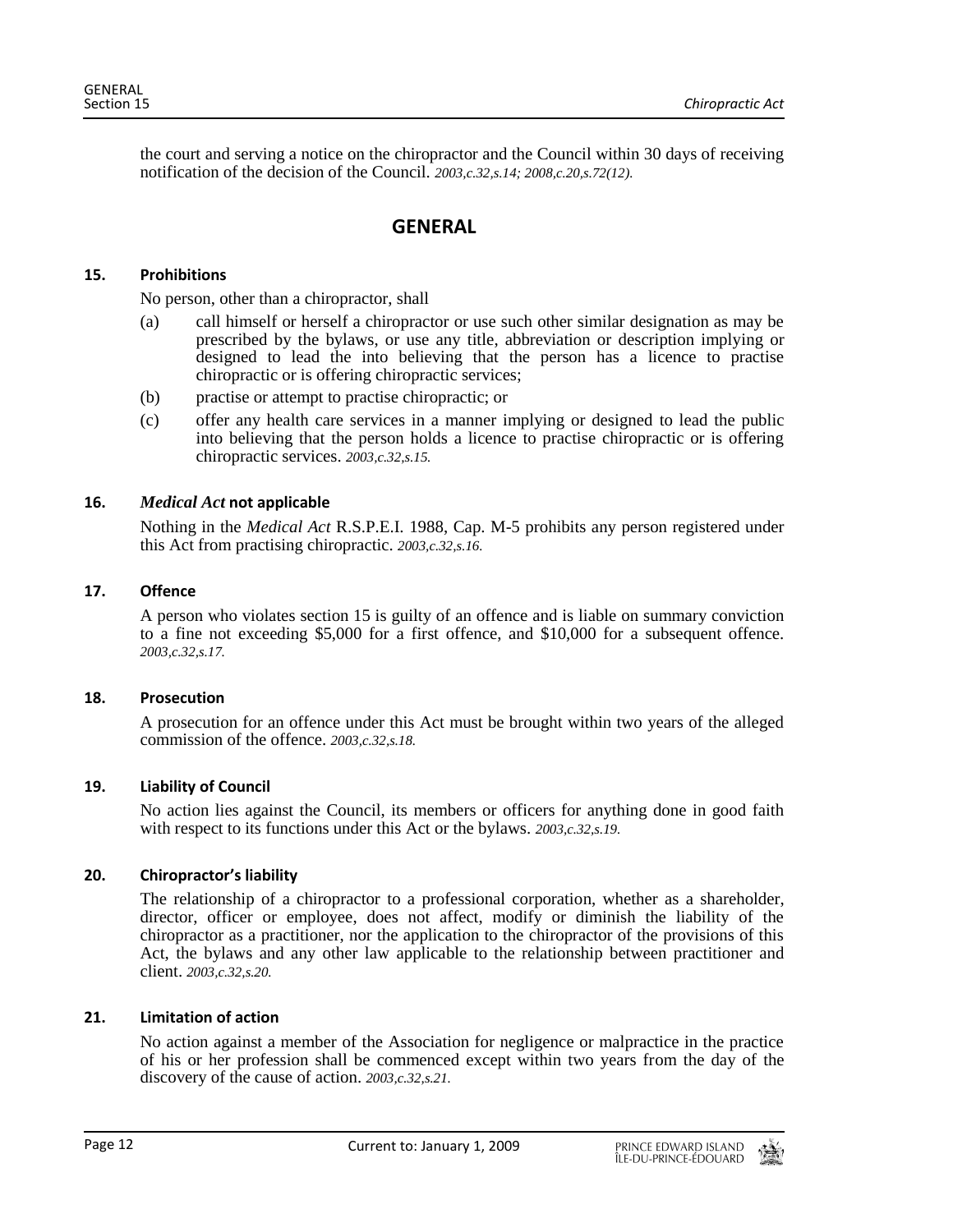#### <span id="page-12-0"></span>**22. Bylaws**

- (1) The Council may make bylaws not inconsistent with this Act to govern the affairs of the Association, including bylaws respecting
	- (a) the election or appointment, qualifications, duties, terms of office, remuneration, and removal, of officers and employees of the Association;
	- (b) the nomination of the members of the Council;
	- (c) the calling and conduct of meetings of the Association, including voting rights and procedures and the fixing of quorums;
	- (d) the relationships or agreements of the Association with external agencies;
	- (e) the regulation of the members of the Association, including
		- (i) the establishment of any classes of members thereof, and
		- (ii) the terms and conditions under which members are entitled to practise,
		- (iii) the qualifications, examinations, proficiency and other requirements for registration and licences,
		- (iv) the continuing education requirements for members, and
		- (v) the establishment or adoption of professional ethical guidelines and standards of practice respecting the practice of chiropractic;
	- (f) the maintenance of the Association, including
		- (i) providing for the fees payable by an applicant for a licence or for the renewal of a licence, and
		- (ii) the levying and collection of any other fees from the members;
	- $(g)$  the monitoring of adherence by members to established guidelines and standards;
	- (h) the investigation of complaints and concerns respecting members;
	- (i) the discipline process and hearings;
	- (j) the duties and functions of the Registrar;
	- (k) the making and amendment of bylaws;
	- (l) the seal of the Association;
	- (m) the spending of funds of the Association;
	- (n) the liability insurance that members may be required to hold;
	- (o) the establishment and certification of classes of specialists in respect of acupuncture or other specialized chiropractic services; and
	- (p) such other matters as may be considered relevant or necessary for the administration of the Association.

#### **Validity of bylaws**

- (2) No bylaw or amendment or revocation of a bylaw comes into effect until it has been approved by a majority of the members who
	- (a) are present and voting at a general meeting of the Association; or
	- (b) vote in a mail vote conducted in accordance with the bylaws.

#### **Inspection of bylaws**

(3) The bylaws shall be kept at the office of the Association and any member is entitled to inspect them at any reasonable time without charge. *2003,c.32,s.22.*